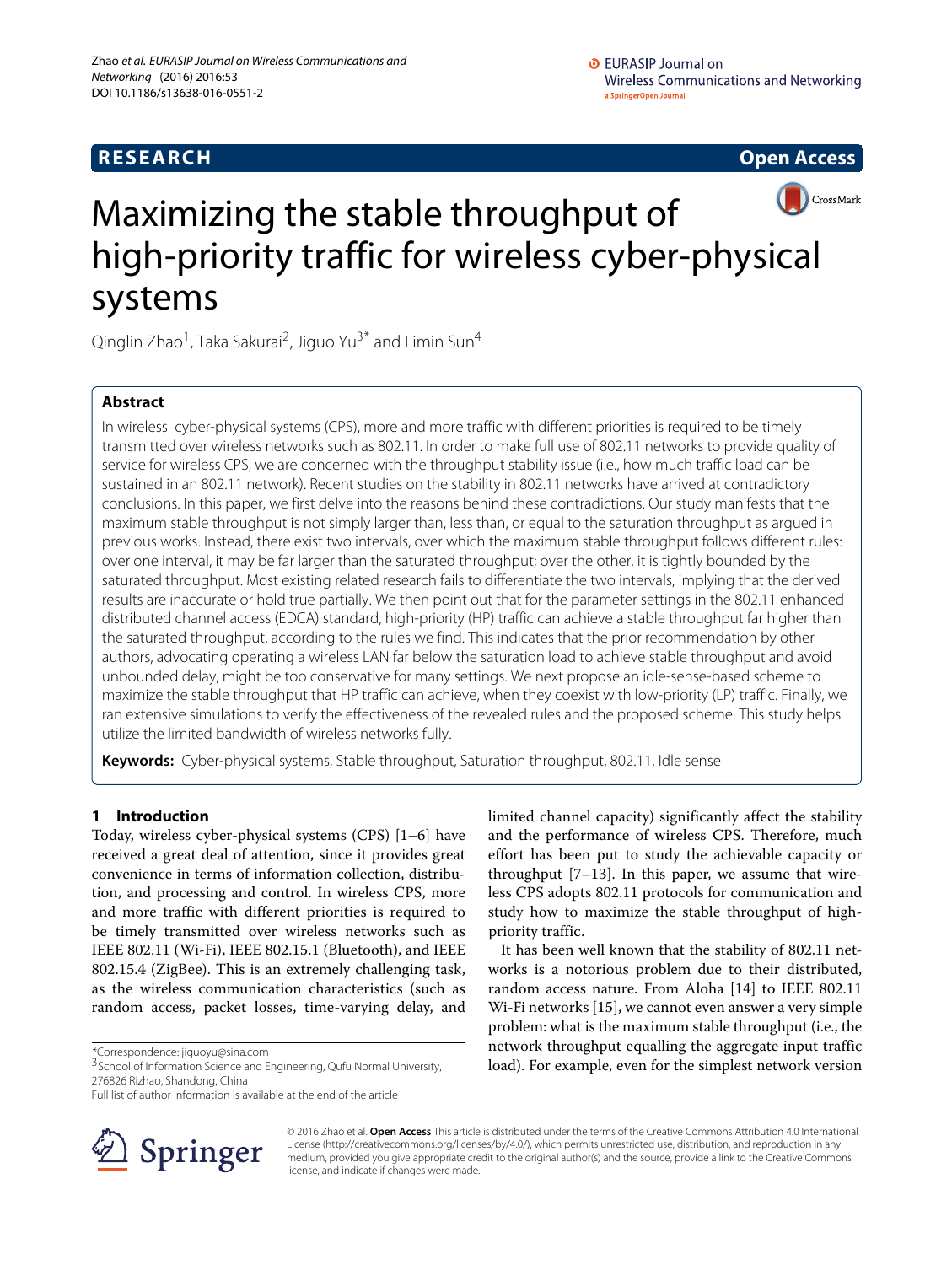(such as buffered aloha networks), the throughput stability is still in discussion [\[16\]](#page-10-6). Therefore, this problem has attracted a great deal of attention such as [\[7,](#page-10-2) [8,](#page-10-7) [16–](#page-10-6)[20\]](#page-10-8).

Recent studies [\[19–](#page-10-9)[22\]](#page-10-10) considered the throughput stability problem in a one-hop 802.11 distributed coordination function (DCF) network and arrived at contradictory conclusions. In [\[21\]](#page-10-11), the authors asserted that (a) the maximum stable throughput can only be achieved in the nonsaturation regime (where nodes do not always have packets to transmit) and that (b) it can be much higher than the saturation throughput while providing satisfactory quality of service (QoS). In [\[22\]](#page-10-10), the authors also observed that the stable throughput may rise higher than the saturation throughput before the network is saturated. However, in [\[19\]](#page-10-9), the authors argued that to ensure stability, the throughput should not be allowed to exceed the level of the saturation throughput. They recommended operating a DCF network far below the saturation load to achieve stable throughput and to avoid unbounded mean packet delay and delay jitter. Finally, the authors in [\[20\]](#page-10-8) thought that the saturation throughput can be stable.

In this paper, we investigate this contradictory in general IEEE 802.11 enhanced distributed channel access (EDCA) [\[15\]](#page-10-5) wireless LANs. 802.11 DCF (that provides a uniform channel contention access) is a special case of 802.11 EDCA (that provides a prioritized channel contention access). Compared with DCF, EDCA can support quality of service for real-time applications and therefore has received continuing attention [\[23,](#page-10-12) [24\]](#page-11-0). In EDCA, nodes belonging to high-priority (HP) access categories (ACs) are configured with a maximum contention window (CW) as small as 16, while nodes belonging to low-priority (LP) ACs are configured with a maximum CW as large as 1024. Such configurations enable HP nodes to enjoy a high opportunity to access the channel. In this paper, we consider an EDCA network with one HP AC and one LP AC (note that when the LP AC does not exist, the EDCA system reduces to the DCF system). Each AC behaves like a DCF network and has two configurable CWs: the minimum and maximum CWs (i.e., *W*min and *W*max). By default, we assume that *W*min = *W*max; [\[25\]](#page-11-1) showed that the 802.11 system with such a configuration is similar to the slotted *p*-persistent CSMA system and can successfully emulate the 802.11 system with  $W$ min  $\neq$   $W$ max. However, we also run an experiment (i.e., Experiment 3 in Section [4\)](#page-5-0) to illustrate the performance similarity when  $W$ min  $\neq$  *W* max and when  $W$ min  $=$  *W* max.

Our study manifests that the maximum stable throughput is not simply larger than, less than, or equal to the saturation throughput as argued in [\[19–](#page-10-9)[22\]](#page-10-10). We show that given the node number, there exists a unique optimal HP CW. The HP throughput is only achieved at the optimal HP CW in the saturation regime. The optimal HP CW partitions the whole HP CW range into two intervals (as shown in Figs. [2](#page-4-0) and [4\)](#page-7-0): over one interval, the maximum stable HP throughput may be significantly higher than the saturation throughput while the total packet delay is still very small; over the other, the maximum stable HP throughput is tightly bounded by the saturation through-put. For example, as illustrated in Fig. [4,](#page-7-0) when  $CW = 20$ , the simulated maximum stable throughput of 2.12 Mbps is far larger than the saturation throughput of 0.65 Mbps, while the mean total packet delay is only around 2 ms. Note that the assertion (a) in [\[21\]](#page-10-11) generally does not hold true because this assertion is drawn from simulations based on constant-bit-rate (CBR) traffic. Most existing related research fails to differentiate the two intervals, implying that the derived results are inaccurate or hold true partially.

We then apply the revealed rules to study the CW settings of 802.11 EDCA, where HP ACs are configured with a CW as small as 16, while LP ACs are configured with a CW as large as 1024. We point out that such CW settings will enable an HP AC to achieve a stable throughput far higher than the saturated throughput. This indicates that the prior recommendation by other authors, advocating operating a wireless LAN far below the saturation load to achieve stable throughput and avoid unbounded delay, might be too conservative for many settings. Furthermore, we next propose an idle-sense-based scheme [\[26\]](#page-11-2) to maximize the stable throughput that HP traffic can achieve, when they coexist with LP traffic.

The rest of this paper is organized as follows. Section [2](#page-1-0) models the exact and asymptotic HP throughput. Section [3](#page-2-0) investigates the maximum stable HP throughput. Section [4](#page-5-0) illustrates the maximum stable HP throughput and verifies our augments via simulation. Section [5](#page-8-0) concludes this paper.

#### <span id="page-1-0"></span>**2 HP throughput**

The considered EDCA system, running in the basic mode and ideal channel conditions, consists of one HP AC and one LP AC. Each node has an infinite buffer size. All data packets from HP and LP nodes are transmitted to the AP, and the AP acts purely as the receiver of data packets.

The LP AC has  $n_0$  nodes. Each LP node has the same packet size *L*<sup>0</sup> and always generates a random backoff count uniformly distributed in [0,  $W_0$ ] for each new transmission or retransmission, where  $W_0 > 1$ . We assume that each LP node is in saturation operation (i.e., the node always has packets to transmit) because here we study the maximum stable throughput that the HP AC can achieve, regardless of how the LP offered load varies.

The HP AC has *n* nodes. Each HP node has the same packet size *L* and packet arrival rate λ and always generates a random backoff count uniformly distributed in [0, *W*] for each new transmission or retransmission, where  $W > 1$ .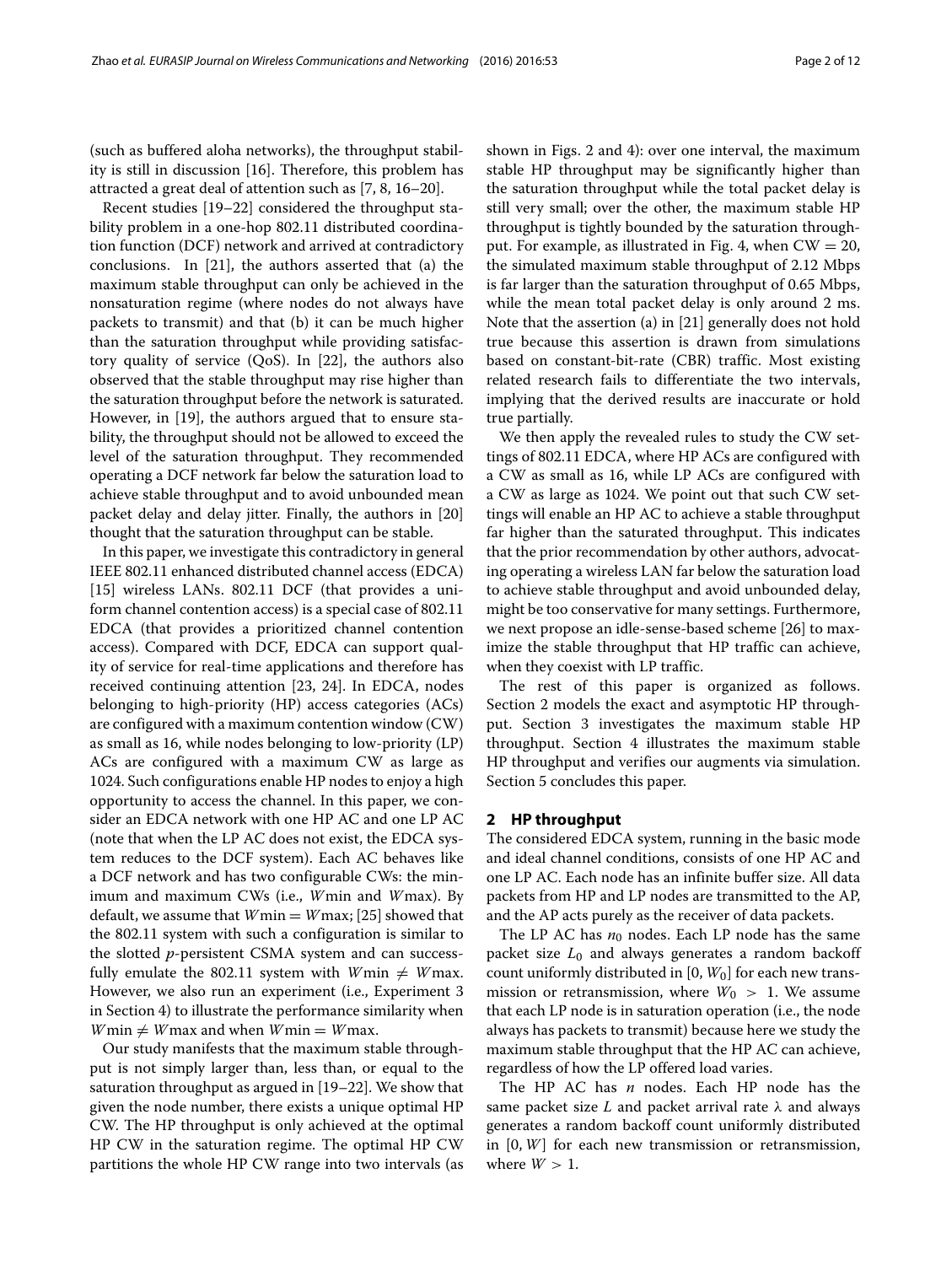When  $n_0 = 0$ , the considered EDCA system reduces to a DCF system without a backoff mechanism.

#### **2.1 Exact HP throughput**

We now express the total throughput of HP nodes.

Let  $\beta_0 \in (0,1)$  be the saturated attempt rate (i.e., the number of transmission attempts per slot) for each LP node and then we have  $β_0 = 2/(W_0 + 1)$  from (8) in [\[27\]](#page-11-3); note that when  $W$ min  $\neq$   $W$ max, the saturated attempt rate is given by (7) in [\[27\]](#page-11-3). Let  $C_0 = (1 - \beta_0)^{n_0}$  be the probability that none of the  $n_0$  LP nodes transmits packets.

Let  $\beta \in (0, 1)$  be the general (i.e., saturated or nonsaturated) attempt rate for each HP node. Let  $\Omega$  be the mean time that elapses for one decrement of the backoff counter. Then, we have

$$
\Omega = P_e \sigma + P_b T_b + P_{b_0} T_{b_0} + P_c T_c,
$$
\nwhere  $P_e = (1 - \beta)^n C_0$ ,  
\n $P_b = [1 - (1 - \beta)^n] C_0$ ,  
\n $P_{b_0} = (1 - \beta)^n [1 - C_0]$ ,  
\n $P_c = 1 - P_e - P_b - P_{b_0}$ .

In [\(1\)](#page-2-1),  $P_e$  is the probability of an idle slot;  $P_b$  ( $P_{b_0}$ ) is the probability that at least one of the  $n$  HP ( $n_0$  LP) nodes transmits when none of the  $n_0$  LP ( $n$  HP) nodes transmits packets; *Pc* is the probability of a collision involving both HP and LP nodes.  $\sigma$  is the length of one idle MAC slot and is set to 20 ms in IEEE 802.11b.  $T_b$  ( $T_{b_0}$ )  $\gg \sigma$  is the mean time of a successful transmission for each HP (LP) node and is assumed to equal the mean time of a collision involving HP (LP) nodes only; we adopt this assumption for simplifying the analysis, and this assumption can be removed easily [\[28\]](#page-11-4);  $T_b$  ( $T_{b_0}$ ) can be calculated by  $T_{\text{plt}}(L)$ in Table [1,](#page-2-2) where *L* denotes the packet size of HP or LP nodes.  $T_c$  (= max( $T_b$ ,  $T_{b_0}$ )) is the mean time for a collision involving both HP and LP nodes.

#### *2.1.1 Exact HP throughput*

Given the HP node number *n* and the general HP attempt rate *β*, the total HP throughput,  $\Gamma$ (*n*, *β*), is defined to be the number of bits transmitted successfully by HP nodes in the time interval of  $Ω$ . Then,  $Γ(n, β)$  is expressed as

<span id="page-2-2"></span>

| Table 1 Parameters for 802.11b basic mode |  |
|-------------------------------------------|--|
|-------------------------------------------|--|

| $SIFS$ 10 $\mu s$ IP = 40 bytes |  |                                                                                                                 |
|---------------------------------|--|-----------------------------------------------------------------------------------------------------------------|
| Slot 20 ms                      |  | $MAC = 30 bytes$                                                                                                |
|                                 |  | DIFS 50 $\mu$ s $T_{ack}$ = (PHY + 14) $\times$ 8/ $R_{basic}$                                                  |
|                                 |  | $R_{data}$ 11 Mbps $T_{data}(L)$ = PHY $\times$ 8/ $R_{basic}$ + (IP + MAC + L) $\times$ 8/ $R_{data}$          |
|                                 |  | $R_{\text{basic}}$ 1 Mbps $T_{\text{nkt}}(L) = \text{DIFS} + T_{\text{data}}(L) + \text{SIFS} + T_{\text{ack}}$ |
| PHY 24 bytes                    |  |                                                                                                                 |

<span id="page-2-5"></span>
$$
\Gamma(n,\beta) = \frac{P_s L}{\Omega},
$$
\n
$$
P_s = n\beta (1 - \beta)^{n-1} C_0
$$
\n(2)

where  $P_s$  is the probability of a successful transmission from any of the  $n$  HP nodes, when none of the  $n_0$  LP nodes transmits packets.

#### *2.1.2 Saturated HP throughput*

Let  $\beta_s$  be the saturated HP attempt rate, which is equal to  $\beta_s = 2/(W+1)$  from (8) in [\[27\]](#page-11-3). We then call  $\Gamma(n, \beta_s)$  the saturated HP throughput.

#### **2.2 Asymptotic HP throughput**

We call  $k \triangleq \lim_{n \to \infty} n\beta \in [0, \infty)$  the asymptotic total HP attempt rate and define a constant  $\eta$  as follows:

$$
\eta \triangleq -\frac{(T_{b_0} - T_c) + C_0(\sigma - T_b - T_{b_0} + T_c)}{T_c + C_0(T_b - T_c)}.
$$
 (3)

#### <span id="page-2-1"></span>*2.2.1 Asymptotic HP throughput*

Let  $\Gamma(k) \triangleq \lim_{n \to \infty} \Gamma(n, \beta)$  be the asymptotic HP through-put. Theorem [1](#page-2-3) below expresses  $\Gamma(k)$  and shows that  $\Gamma(k)$  has a unique maximum value  $\Gamma(k_{opt})$ , where  $k_{opt}$  = arg max<sub>*k*∈[0,∞)</sub>  $\Gamma$ (*k*) is called the optimal total HP attempt rate.

<span id="page-2-3"></span>**Theorem 1.** *(a)*  $\Gamma(k) \ge 0$  *is continuous in*  $(0, \infty)$  *and is given by*

$$
\Gamma(k) = \frac{k}{e^k - \eta} \frac{C_0 L}{T_c + C_0 (T_b - T_c)},\tag{4}
$$

*where*  $n \in (0, 1)$ *.* 

*(b)*  $\Gamma(k)$  *is increasing in*  $[0, k_{opt}]$  *and is decreasing*  $(k_{opt}, \infty)$ *, where* 

<span id="page-2-4"></span>
$$
k_{opt} = \mathcal{W}_0\left(\frac{-\eta}{e}\right) + 1,\tag{5}
$$

*where*  $W_0(\cdot)$  *is one branch of the Lambert W(z) function [\[29\]](#page-11-5),*  $W(z)e^{W(z)} = z$ *, for any complex number z.* 

*Proof.* Please refer to the Appendix. 
$$
\Box
$$

In general,  $\Gamma$ (*k*) can well approximate  $\Gamma$ (*n*, *β*) as shown in Fig. [1.](#page-3-0) Hereafter, we use  $\Gamma(k)$  as a theoretical proxy for  $\Gamma(n, \beta)$ . The dashed circle curve in Fig. [1](#page-3-0) illustrates  $\Gamma(k)$ . Note that (i) when  $k = k_s \triangleq n\beta_s$ , we call  $\Gamma(k_s)$  the asymptotic saturated HP throughput and have  $\Gamma(k_s) \leq \Gamma(k_{\text{opt}})$ obviously, and (ii) when  $C_0 = 1$  and  $T_b = T_{b_0}$  (i.e., no LP nodes exist),  $k_{opt}$  reduces to the solution to (10) in [\[26\]](#page-11-2).

## <span id="page-2-0"></span>**3 Maximum stable HP throughput**

Let us define the stable HP throughput first.

*Stable HP throughput*: The HP throughput  $\Gamma(k)$  is said to be stable if for a given aggregate input traffic load,  $n\lambda L$ , (a) there exists a theoretical  $k > 0$  so that the total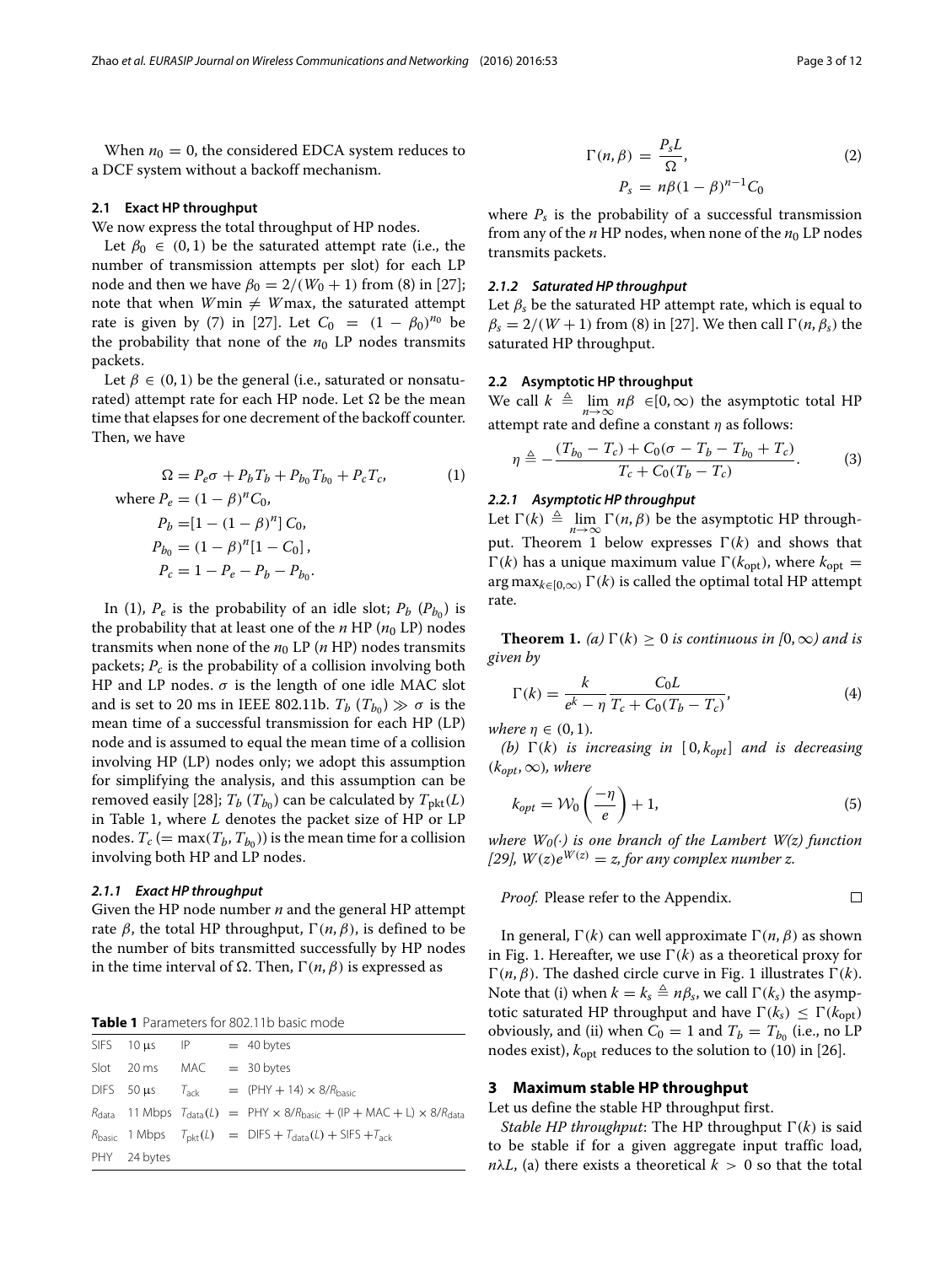<span id="page-3-0"></span>HP throughput  $\Gamma(k) = n\lambda L$  and (b) the theoretical *k* is achievable, namely, all HP nodes are able to jointly and spontaneously tune their respective CWs to produce such a *k*.

*Remarks.* (i) The statement that *k* is achievable implies  $\Gamma(k) = n\lambda L$ , but the converse is not true; the difference is that the *k* in the original statement represents a realistic value while the *k* in the converse statement would represent a theoretical value. (ii) We give an example where *k* is unachievable. Consider the settings  $n =$ 50, *W* = 5, and *L* = 1000, as shown in Fig. [2.](#page-4-0) We have  $k_s = 2n/(W + 1) \approx 16.7 > k_{opt} = 0.2866$ . Theoretically, *k* may assume the value  $k_{opt}$  since  $k \in$ [0,  $k_s$ ] =[0,  $k_{opt}$ ] ∪( $k_{opt}$ ,  $k_s$ ]. However,  $k = k_{opt}$  is unachievable because the throughput is increasing in  $k \in [0, k_{opt}]$ and the simulated maximum stable throughput is about 2.18 Mbps, which is far less than 4.3 Mbps corresponding to  $k = k_{\text{opt}}$ . (iii) The statement that k is achievable implies that the nodes can produce such a *k*, but not vice versa, because producing a  $k$  (say,  $k = 0.2866$ ) possibly requires that the offered load should be far larger than the throughput  $\Gamma(k)$ .  $\Box$ 

Proposition [1](#page-3-1) below presents a conjecture about the achievable interval of *k*.

<span id="page-3-1"></span>*Proposition 1.* There exists a  $k_{\text{max}} \in (0, k_{\text{opt}}] \cap (0, k_s]$  so that  $k \in [0, k_{\text{max}})$  is achievable,  $k = k_{\text{max}}$  is not necessarily achievable, and  $k \in (k_{\text{max}}, k_s]$  is unachievable.

From Proposition [1,](#page-3-1)  $\Gamma(k_{\text{max}})$  is a tight upper bound on the stable HP throughput, namely, any traffic load below  $\Gamma(k_{\text{max}})$  is stable. Note that (i) the throughput  $\Gamma(k_{\text{max}})$ might be unstable, meaning that we possibly need to inject a much higher traffic load than  $\Gamma(k_{\text{max}})$  in order to attain  $\Gamma(k_{\text{max}})$ ; (ii)  $\Gamma(k_{\text{max}}) \leq \Gamma(k_{\text{opt}})$  and  $\Gamma(k_{\text{max}})$  is different from  $\Gamma$ ( $k_s$ ), but they might be equal sometimes, for example, when  $(0, k_s] \subset (0, k_{opt}]$ , which will be explained later. In the following, we investigate  $\Gamma(k_{\text{max}})$  when the HP CW is either statically configured or dynamically adjustable.

### **3.1 Maximum stable HP throughput for static HP CW configurations**

From Theorem [1,](#page-2-3) given *n*, there exists an optimal attempt rate,  $\beta_{opt} = k_{opt}/n$ , where  $k_{opt}$  is given by [\(5\)](#page-2-4). Further, we can calculate the optimal CW,  $W_{\text{opt}}$ , as follows.

<span id="page-3-2"></span>
$$
W_{\rm opt} = \left[\frac{2}{\beta_{\rm opt}} - 1\right] = \left[\frac{2n}{k_{\rm opt}} - 1\right],\tag{6}
$$

where [·] is the round function.

We point out that  $W_{\text{opt}}$  partitions the whole contention window range into two intervals: [1,  $W_{\text{opt}}$ ) and ( $W_{\text{opt}}$ ,  $\infty$ ); for  $W \in [1, W_{\text{opt}})$ , the maximum stable HP throughput  $\Gamma(k_{\text{max}})$  may be significantly higher than the saturation throughput, while for ( $W_{\text{opt}}$ ,  $\infty$ ), the maximum stable HP throughput  $\Gamma(k_{\text{max}})$  is tightly bounded by the saturation throughput.

We now explain our arguments as follows. Given *n* and *W*, the per-node and total saturated attempt rates are  $\beta_s = 2/(W+1)$  and  $k_s = n\beta_s$ , respectively.  $\Gamma(k_{\text{max}})$  varies depending on the relationship between  $k_s$  and  $k_{\text{opt}}$ .

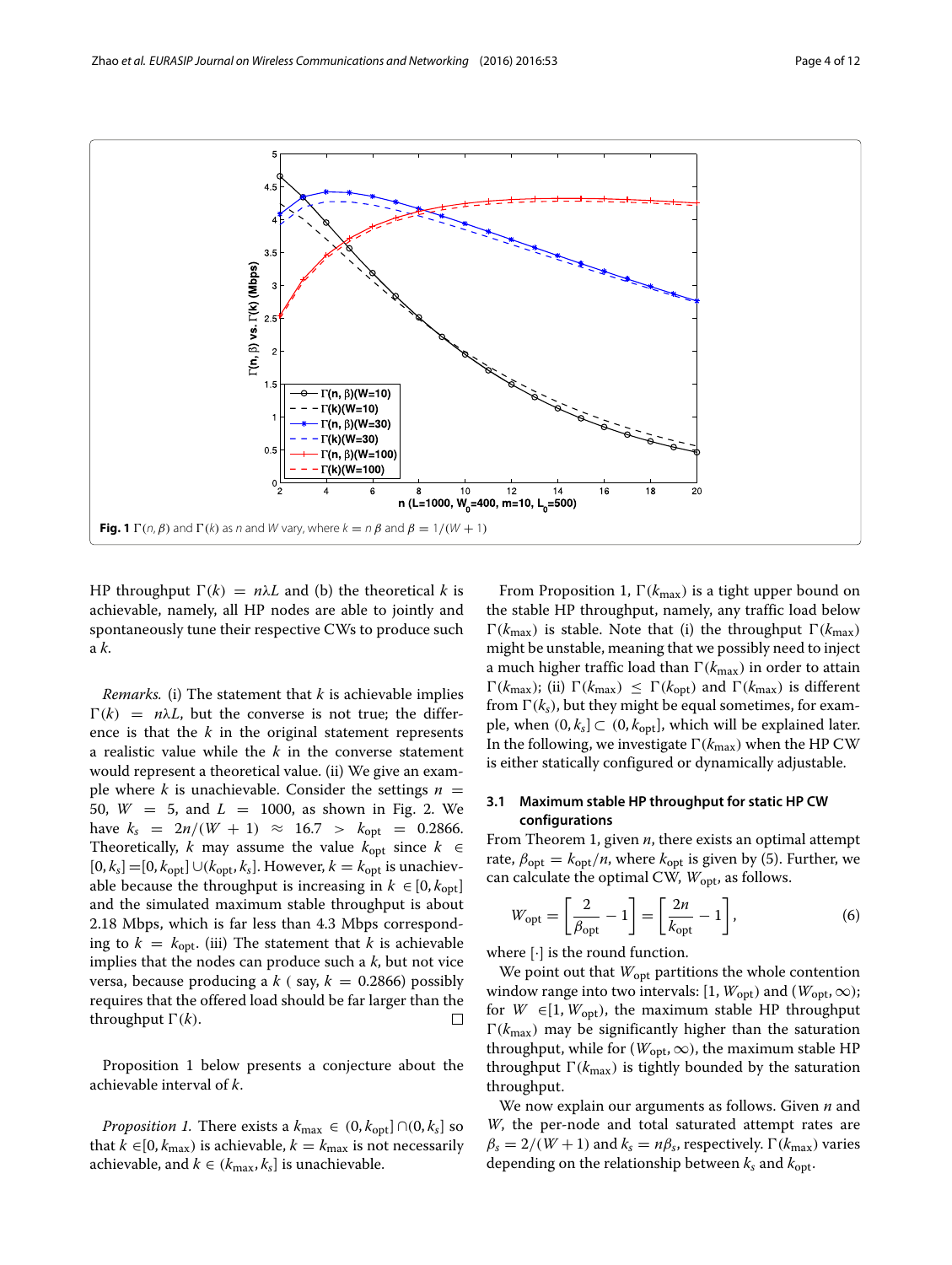

#### <span id="page-4-0"></span>3.1.1 The case of  $k_s \leq k_{opt}$

When  $k_s \leq k_{\text{opt}}$ , we conjecture  $\Gamma(k_{\text{max}}) = \Gamma(k_s)$  because (i)  $\Gamma(k) \leq \Gamma(k_s)$  for any  $k \leq k_s$  from Theorem [1](#page-2-3) (b) and (ii) any HP node can really transmit packets at the attempt rate of  $\beta_s$  in saturated operation.

### 3.1.2 The case of  $k_s > k_{opt}$

When  $k_s > k_{\text{opt}}$ , there exists  $k_0 \in [0, k_{\text{opt}}]$  such that  $\Gamma(k_0) = \Gamma(k_s)$  from the intermediate value theorem, since  $\Gamma(k) \geq 0$  is continuous and  $0 \leq \Gamma(k_s) \leq \Gamma(k_{opt})$ . Consequently, we have  $\Gamma(k) \geq \Gamma(k_0) = \Gamma(k_s)$  for any  $k \in$ [*k*0, *k*opt] ⊂[0, *ks*] since (*k*) is increasing over [*k*0, *k*opt].

Consider the possible situation where  $k_{\text{max}} \in [k_0, k_{\text{opt}}]$ . This would imply that  $\Gamma(k_{\text{max}}) \geq \Gamma(k_s)$  and that  $\Gamma(k_{\text{max}})$ would appear before the saturation operation since  $k_{\text{max}} \leq$ *ks*. Such a phenomenon has been observed in Fig. 5 in our previous paper [\[28\]](#page-11-4), and such a maximum throughput is called the "presaturation throughput peak" in [\[19\]](#page-10-9).

However, contrary to the opinion expressed in [\[19\]](#page-10-9) that such a presaturation throughput peak might not be sustainable and therefore the traffic load should be maintained far below the saturation load for DCF with a backoff mechanism, our simulation results show that for some CW settings, such a presaturation throughput peak is sustainable. Furthermore, it can be far above the saturation load, while the total packet delay can be very low. For example, as illustrated in Fig. [4,](#page-7-0) when  $CW = 20$  (which is a case of  $k_s > k_{\text{opt}}$ ), the simulated maximum stable throughput  $= 2.12$  Mbps is far larger than the saturation

throughput of 0.65 Mbps, while the mean total packet delay is only about 2 ms.

An intuitive explanation is as follows. A very large attempt rate such as that required for saturated operation can cause too many collisions and lead to a reduced throughput. By limiting the attempt rate, we can potentially achieve a higher throughput than the saturated throughput, while maintaining stability. Nevertheless, finding  $\Gamma(k_{\text{max}})$  is a challenging task in the case when  $k_s > k_{\text{opt}}$  and we leave this topic for future research.

#### **3.2 Maximum stable HP throughput for adjustable HP CW configurations**

If the HP CW *W* is dynamically adjustable, we can make the maximum total HP attempt rate converge to the optimal rate  $k_{\text{opt}}$ , then  $\Gamma(k_{\text{max}}) = \Gamma(k_{\text{opt}})$ , thereby maximizing the stable HP throughput.

To this end, we envisage two possible schemes to attain the optimal throughput. The first scheme is a centralized scheme. In this scheme, whenever an existing HP node leaves or a new HP node joins the network, the AP updates the number of HP nodes, *n*, and then broadcasts it. Upon receiving the updated value of *n*, each HP node sets  $W = W_{\text{opt}}$ , where  $W_{\text{opt}}$  is given by [\(6\)](#page-3-2).

The second scheme is a distributed scheme based on the idle sense idea in [\[26\]](#page-11-2). The core of the idle sense idea is an AIMD algorithm, which has the property of converging to equal values of the control variable [\[30\]](#page-11-6). This distributed scheme can automatically adapt to the change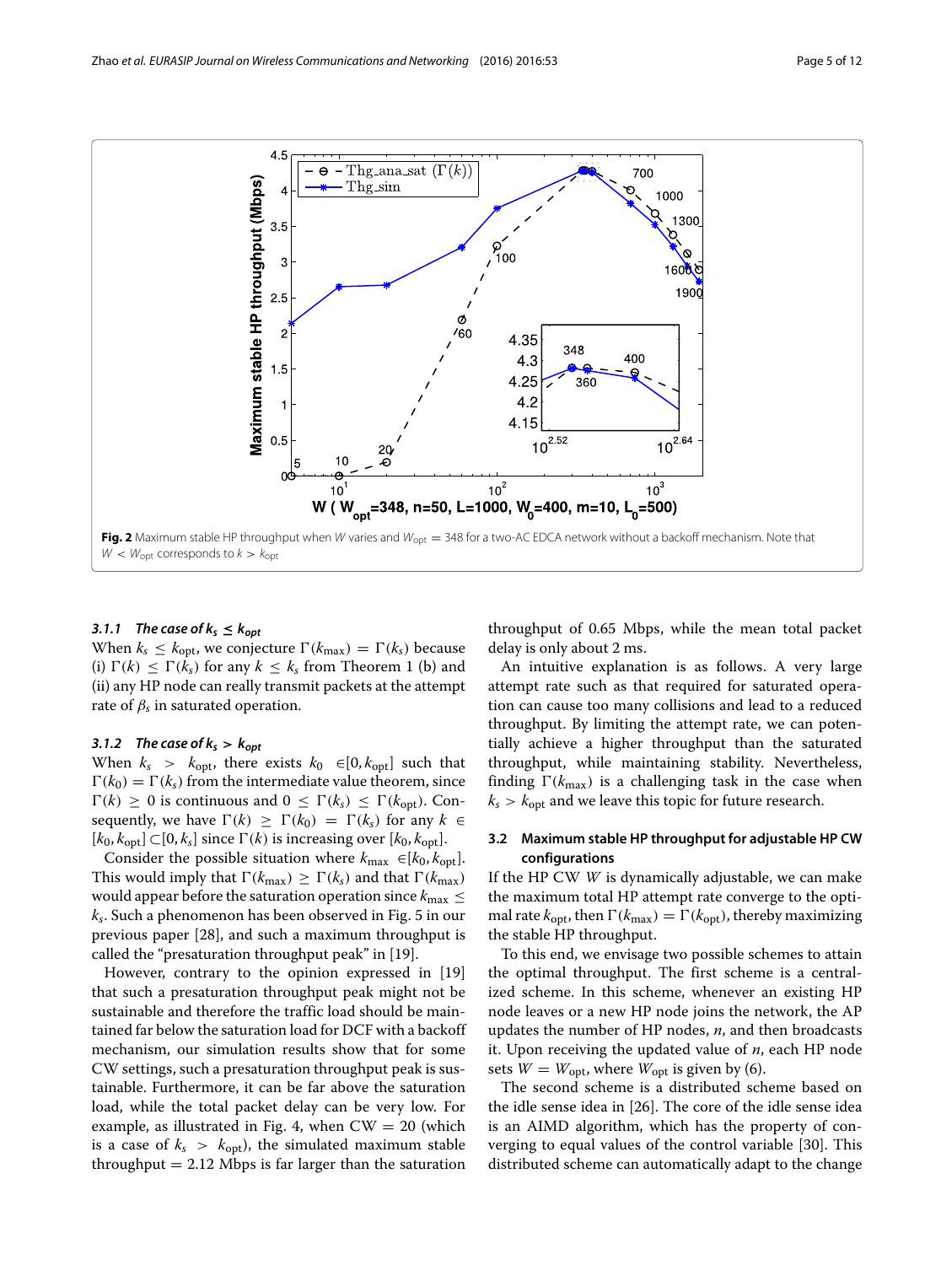in the number of HP nodes and therefore requires less control overhead than the centralized scheme. In the original idle sense scheme, all nodes have the same priority. Each node constantly estimates the mean number of consecutive idle slots between two transmission attempts and then compares the estimated mean number with an optimal mean number (maximizing the system throughput). From the comparison result, each node either increases or decreases its CW so as to make the mean number converge to the optimal value, consequently approximating the maximum throughput. Unlike the original idle sense scheme, our application aims to maximize the HP throughput and therefore we apply the original scheme to each HP node only.

Let  $\theta_{opt}$  represent the optimal mean number of consecutive idle slots between two transmission attempts observed by a HP node. Note that the number of consecutive idle slots follows a Geometric distribution with parameter  $1 - P_e$  and  $\lim_{n \to \infty} P_e = e^{-k} C_0$ . We have

$$
\theta_{\rm opt} = \lim_{n \to \infty, k = k_{\rm opt}} \frac{P_e}{1 - P_e} = \frac{C_0}{e^{k_{\rm opt}} - C_0}.
$$
 (7)

Again, when  $C_0 = 1$ ,  $\theta_{\text{opt}}$  reduces to (12) in [\[26\]](#page-11-2).

We call the second scheme the idle-sense-based scheme, which is presented below.

#### *3.2.1 The idle-sense-based scheme*

Each HP node runs the idle sense scheme in Fig. 6 in [\[26\]](#page-11-2), except replacing the calculation method of the optimal mean number (i.e., (12) in [\[26\]](#page-11-2)) by  $\theta_{opt}$  in [\(7\)](#page-5-1).

#### <span id="page-5-0"></span>**4 Model verification**

In this section, we validate the effectiveness of the prediction of the maximum stable HP throughput. We use the TU-Berlin 802.11e simulator [\(http://www2.tkn.tu-berlin.](http://www2.tkn.tu-berlin.de/research/802.11e_ns2/) [de/research/802.11e\\_ns2/\)](http://www2.tkn.tu-berlin.de/research/802.11e_ns2/) in ns2 version 2.28 as a validation tool. In the 802.11e simulator, we disable the binary exponential backoff algorithm by letting the maximum CW be equal to the minimum CW (i.e.,  $W$ max =  $W$ min), set the retry limit to 7 (setting a larger retry limit, say 100, just produces a negligible impact on the simulation results by our experiments), and use the DumbAgent routing protocol, whose header is 40 bytes. We set the buffer size to 1000 packets, which is used to mimic an infinite buffer. The other protocol parameter settings are listed in Table [1.](#page-2-2) In addition, we set  $W_0 = 400$ ,  $n_0 = 10$ , and  $L_0 = 500$ bytes for the LP AC unless otherwise specified.

The target of the simulation is to obtain the maximum stable throughput as the CW varies. In simulation, given the input traffic load  $n\lambda L$ , let  $\Gamma_{sim}$  denote the obtained throughput.  $\Gamma_{sim}$  is said to be stable if the error between  $\Gamma_{sim}$  and  $n\lambda L$  is less than 1%, namely,

$$
\frac{|\Gamma_{\text{sim}} - n\lambda L|}{n\lambda L} < 1\,\%.\tag{8}
$$

For each simulation value, the running time is 200 s when  $k < k_{\text{opt}}$ , whereas it is 1000 s otherwise to exclude the phenomenon that the system once evolves to saturation operation and will never get out of it again, as explained in Fig. 6 in [\[19\]](#page-10-9). Note, however, that we do not observe a distinct change in simulation results when the simulation time is set to 1000 s, in comparison with 200 s. In addition, for readability, we only plot the theoretical saturated throughput in Figs. [2](#page-4-0) and [4,](#page-7-0) but its accuracy has been widely validated in [\[27,](#page-11-3) [28,](#page-11-4) [31\]](#page-11-7).

We ran four experiments to verify our augments. We now explain the four experiments.

<span id="page-5-1"></span>*Experiment 1 to illustrate the error between*  $\Gamma(k)$  *and*  $\Gamma(n, \beta)$ : In the first experiment, we demonstrate that the asymptotic throughput  $\Gamma(k)$  can well approximate the exact throughput  $\Gamma(n, \beta)$ . Theoretically, the approximation condition is  $n \gg \beta$ . In practice, the approximation is already good when  $n$  is moderately larger than  $\beta$ , which is readily satisfied. Figure [1](#page-3-0) plots  $\Gamma(k)$  and  $\Gamma(n, \beta)$  for a two-AC wireless LAN when *n* = 2, 3, ... , 20, *W* = 10, 30, 100 and  $L = 1000$  bytes, where  $k = n\beta = 2n/(W + 1)$ . From this figure, we can see that the  $\Gamma(k)$  curve closely matches the  $\Gamma(n, \beta)$  curve for each *W* even when  $n =$ 2. For example, for *n* = 2, β = 0.1818, 0.0645, and 0.0198, and the approximation error  $= 9, 4$ , and 1.5% when  $W = 10, 30, 100$ , respectively. This indicates that (i) the approximation condition is not restrictive and (ii) the approximation accuracy increases as *W* increases.

*Experiment 2 to illustrate the relationship between the maximum stable throughput and the saturation throughput*: In the second experiment, we consider Poisson arrivals and demonstrate the maximum stable HP throughput and the mean total packet delay when the HP CW is statically configured. In this experiment, we set  $n = 50$  and  $L = 1000$  bytes. The optimal total HP attempt rate *k*opt is 0.2866 and therefore the optimal per-node HP CW is  $W_{opt} = 348$ . We ran this experiment for the EDCA and DCF systems; Figs. [2](#page-4-0) and [4,](#page-7-0) respectively, explain our observations.

Figure [2](#page-4-0) plots the saturated HP throughput and the simulated maximum stable HP throughput, when  $W = 5$ , 10, 20, 60, 100, 348, 360, 400, 700, 1000, 1300, 1600, and 1900. In two subfigures, we plot *W* on a log-scale for readability, but we label the corresponding *W* value in linear units near the curve points. Note that since  $k_s = 2n/(W + 1)$ ,  $W < W_{\text{opt}}$  implies  $k_s > k_{\text{opt}}$  and, conversely,  $W > W_{\text{opt}}$ implies  $k_s < k_{opt}$ . We now explain how the experiment was conducted and discuss its result.

<span id="page-5-2"></span>• When  $W > 348$ , for each *W*, we increase the input offered load according to  $(0.9 + i0.05)\Gamma(k)$  Mbps as *i* increases from 1 to 3 and then find the maximum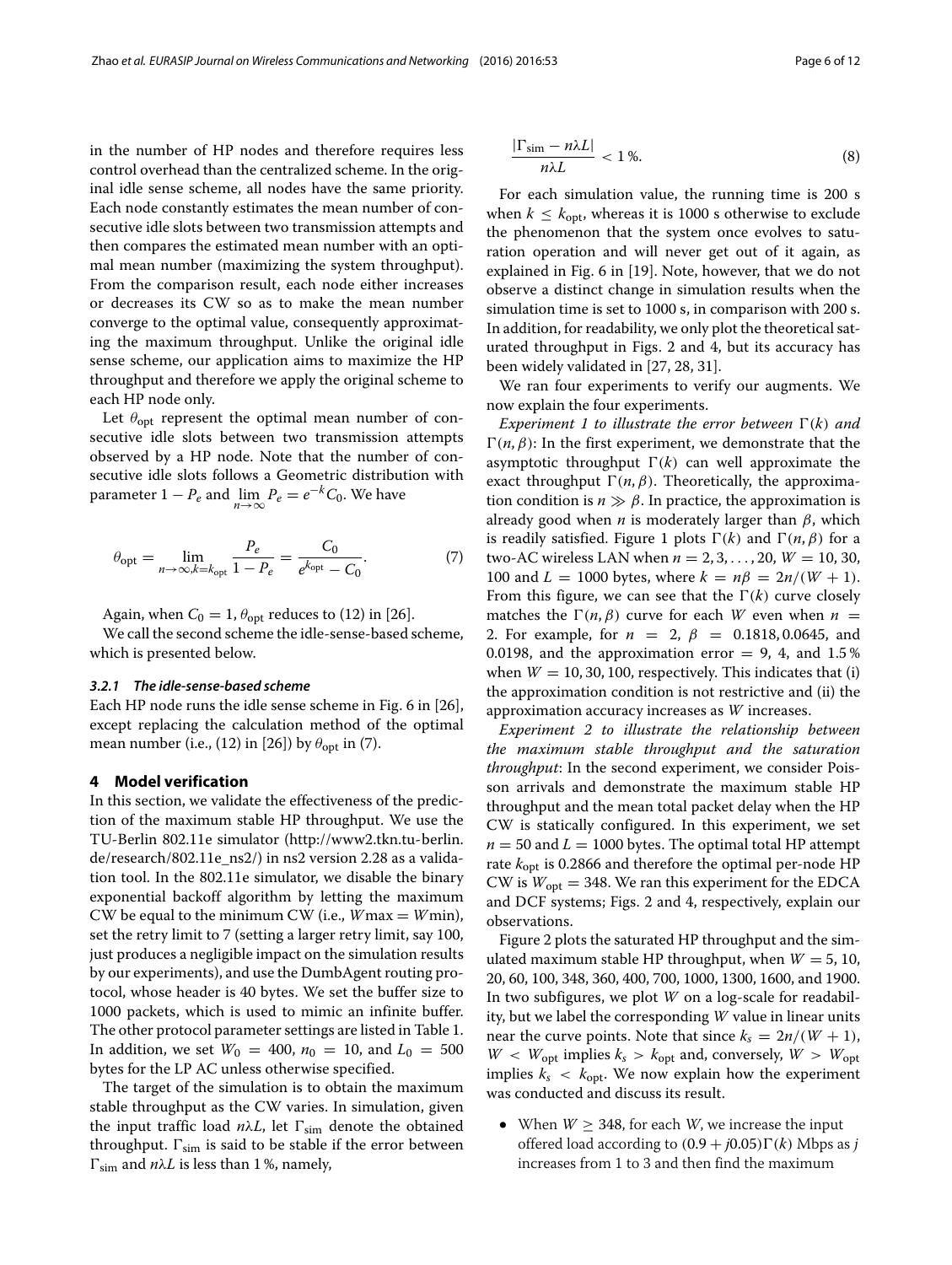stable throughput and the corresponding total delay. From the figure, we see that when <sup>W</sup> increases from 348 to 1900, the simulated maximum stable HP throughput decreases while the corresponding delay increases quickly. The simulation curve of the maximum stable throughput is slightly below the theoretical curve of the saturation throughput, confirming that the saturation throughput is a tight upper bound on the stable throughput.

When  $W < 348$ , for each *W*, we increase the input offered load according to  $j\Gamma(k_{\rm opt})/8$  Mbps as j increases from 1 to 8, and then find the maximum stable throughput and the corresponding total delay. From the figure, we see that when <sup>W</sup> increases from 5 to 100, the simulated throughput increases from 2.1 to 3.8 Mbps while the corresponding delay increases from 2 to 16 ms. In contrast, the theoretical saturation throughput underestimates the simulation result, especially when <sup>W</sup> is small. For example, when  $W = 20$ , the predicted throughput value is 0.19 Mbsp while the simulated throughput is 2.68 Mbps and the simulated delay is 3.8 ms only. This observation suggests that for some CW settings, the recommendation in [\[19\]](#page-10-9) calling for operating a wireless LAN far below the saturation load might be too conservative.

The recommended settings for voice transmission in EDCA are backoff factor  $= 2$ , *W* min  $= 8$ , and *W* max  $=$ 16. As a result, the corresponding mean CW is less than 20. Even if we were to adopt such *W*min and *W*max settings (including a backoff mechanism) for HP nodes in our simulations, we can safely deduce that the saturation throughput will still significantly underestimate the maximum stable throughput, from the huge gap between the simulated stable throughput and the theoretical saturation throughput when  $W < 20$  in Fig. [2.](#page-4-0)

Figure [3](#page-6-0) plots the simulated total packet delay, corresponding to the simulated maximum stable HP throughput in Fig. [2.](#page-4-0) From this figure, we have the following observations.

- When  $W \geq 348$ , the total delay increases as W increases. There are two reasons. Reason 1: a larger <sup>W</sup> will cause a larger contention delay, thereby increasing the total delay. Reason 2, as explained in Fig. [2,](#page-4-0) over this interval, the maximum stable throughput approximates the saturated throughput; it indicates that the traffic load is heavy and therefore more collisions will occur, thereby increasing the total delay as well.
- When  $W < 348$ , the total delay is low. Particularly, when <sup>W</sup> is far less than 348, the total delay is much low. For example, when <sup>W</sup> decreases from 100 to 5, the total delay decreases from tens of milliseconds to several milliseconds. The main reason is, as explained in Fig. [2,](#page-4-0) over this interval, the system traffic load is very light and is far less than the saturated load; therefore, each arrived packet can be delivered to the receiver quickly, leading to a much low delay.

<span id="page-6-0"></span>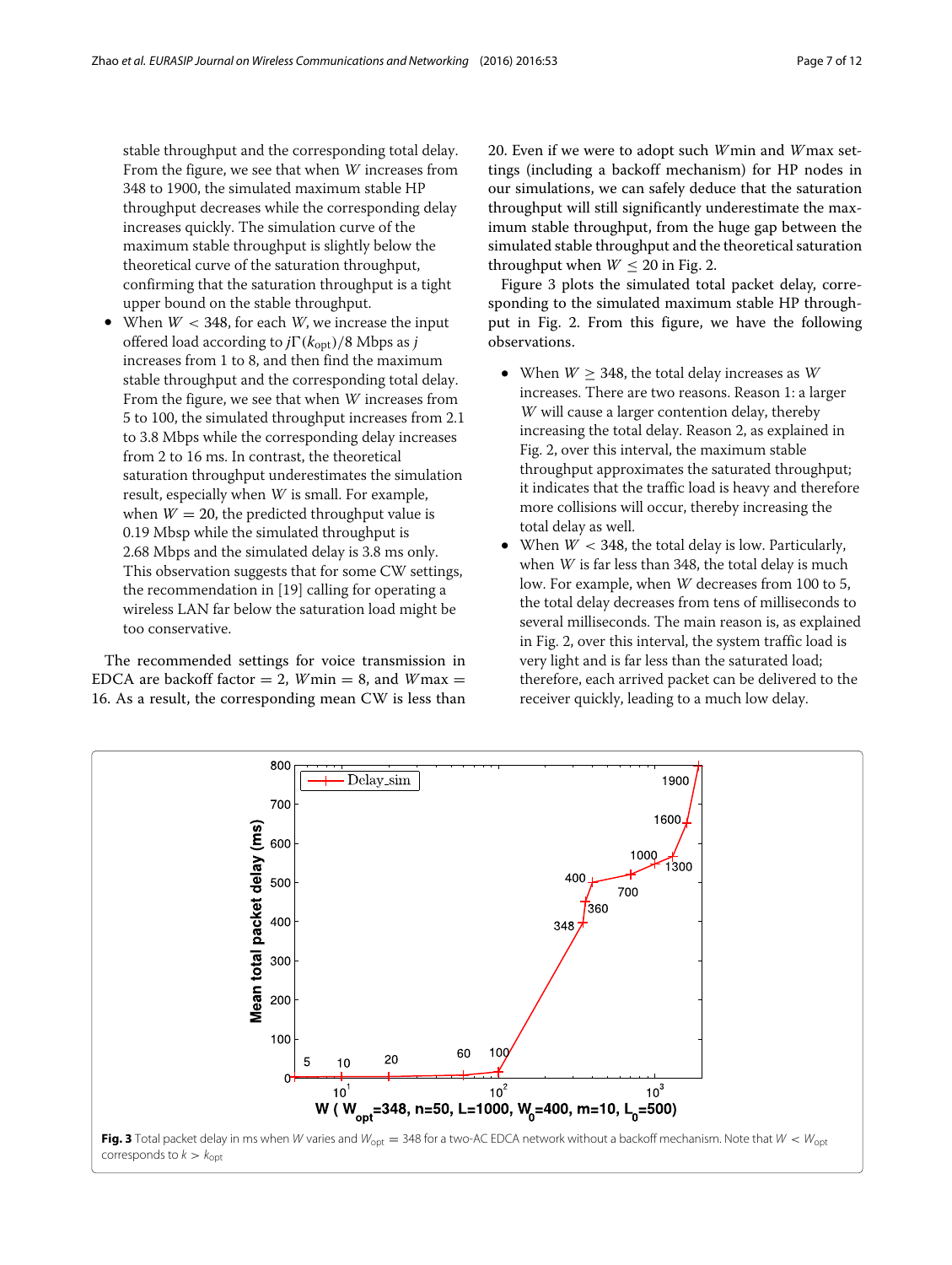Figures [4](#page-7-0) and [5,](#page-8-1) respectively, repeats Figs. [2](#page-4-0) and [3,](#page-6-0) except that only the HP AC exists (i.e., it is the DCF system without a backoff mechanism),  $n = 30$ ,  $L = 500$  bytes,  $k_{opt}$  = 0.1904, and  $W_{opt}$  = 315. As expected, the results observed in the DCF system are very similar to those in the two-AC system, when  $k_s \leq k_{\text{opt}}$  and  $k_s > k_{\text{opt}}$ .

*Experiment 3 to illustrate the performance similar* $ity$  when  $Wmin \neq Wmax$  and when  $Wmin = Wmax$ . To illustrate that a DCF system with  $W$ min  $\neq$   $W$ max exhibits throughput and delay properties that are very similar to that with *W*min = *W*max, we consider the default EDCA CW configuration for voice traffic, namely, [*W* min, *W* max] =  $y[8, 16]$ . We map the CW configura- $\lim_{n \to \infty} W$ min  $\neq W$ max to that with  $W$ min  $= W$ max  $\triangleq$  [2/ $\beta_s$  – 1], where  $\beta_s$  is the saturated attempt rate for *W* min  $\neq$  *W* max. For example, when  $n = 30$ ,  $L = 500$ bytes, we have the CW mapping:  $[Wmin, Wmax] = [8,$  $16$   $\rightarrow$  [*W* min, *W* max] = [13, 13] and  $k_s = n\beta_s = 30 \times$  $2/(13 + 1) = 4.2857 \gg k_{opt} = 0.1904$ . We then consider Poisson traffic and run simulations to obtain the following simulation results. Table [2](#page-8-2) compares the maximum stable throughput, the saturated throughput, and the total delay before and after mapping and shows that the mapping pair has very similar performance. From this table, when  $W$ min  $\neq$  *W* max, the corresponding simulation results are respectively 1.9731 and 0.2038 Mbps, 1.7398 ms; when  $W$ min  $=$   $W$ max, they are respectively 1.9751 Mbps, 0.2042 Mbps, and 1.9743 ms. This comparison indicates that like *W*min = *W*max, when  $k_s$  is sufficiently greater

than  $k_{\text{opt}}$ , the DCF system when  $W$ min  $\neq$   $W$ max may achieve a stable throughput far higher than the saturated throughput, while providing satisfactory QoS.

*Experiment 4 to verify the effectiveness of the proposed idle-sense-based scheme*: The fourth experiment considers CBR voice traffic and determines the maximum number of admitted HP nodes,  $n_{\text{max}}$ , that ensures throughput stability, when the idle-sense-based scheme is used, and for the static cases of  $W = 300$  and 20. We take the theoretical value of  $n_{\text{max}}$  to be  $\left \lfloor \Gamma(k_{\text{opt}})/(\lambda L) \right \rfloor$  for the adjustable HP CW case and  $\lfloor \Gamma(k_s)/(\lambda L) \rfloor$  for the static HP CW case. The simulation value of  $n_{\text{max}}$  is the maximum number of HP nodes satisfying [\(8\)](#page-5-2). In this experiment, we calculate  $n_{\text{max}}$  when all HP nodes are assigned, alternately, the G.711-100, G.711-50, iLBC, G.729, and G.723a voice codecs (which are shown in Table [3](#page-8-3) and are from Table IV (b) in [\[31\]](#page-11-7)), where each type of voice traffic is modeled as CBR traffic. The theoretical and simulation values of  $n_{\text{max}}$ are listed in Table [4.](#page-9-1) We now explain the obtained results.

• In the case of the idle-sense-based scheme, Table [4](#page-9-1) shows that each simulation value of  $n_{\text{max}}$  is exactly equal to its theoretical value (except for the G.711-50 voice codec) and is the maximum (except for the G.723a voice codec) when compared with the cases of  $W = 300$  or  $W = 20$ . At the same time, we also observe that the total delay for each voice codec is less than 25 ms. This manifests that (i) the idle-sense-based scheme can maximize the stable HP

<span id="page-7-0"></span>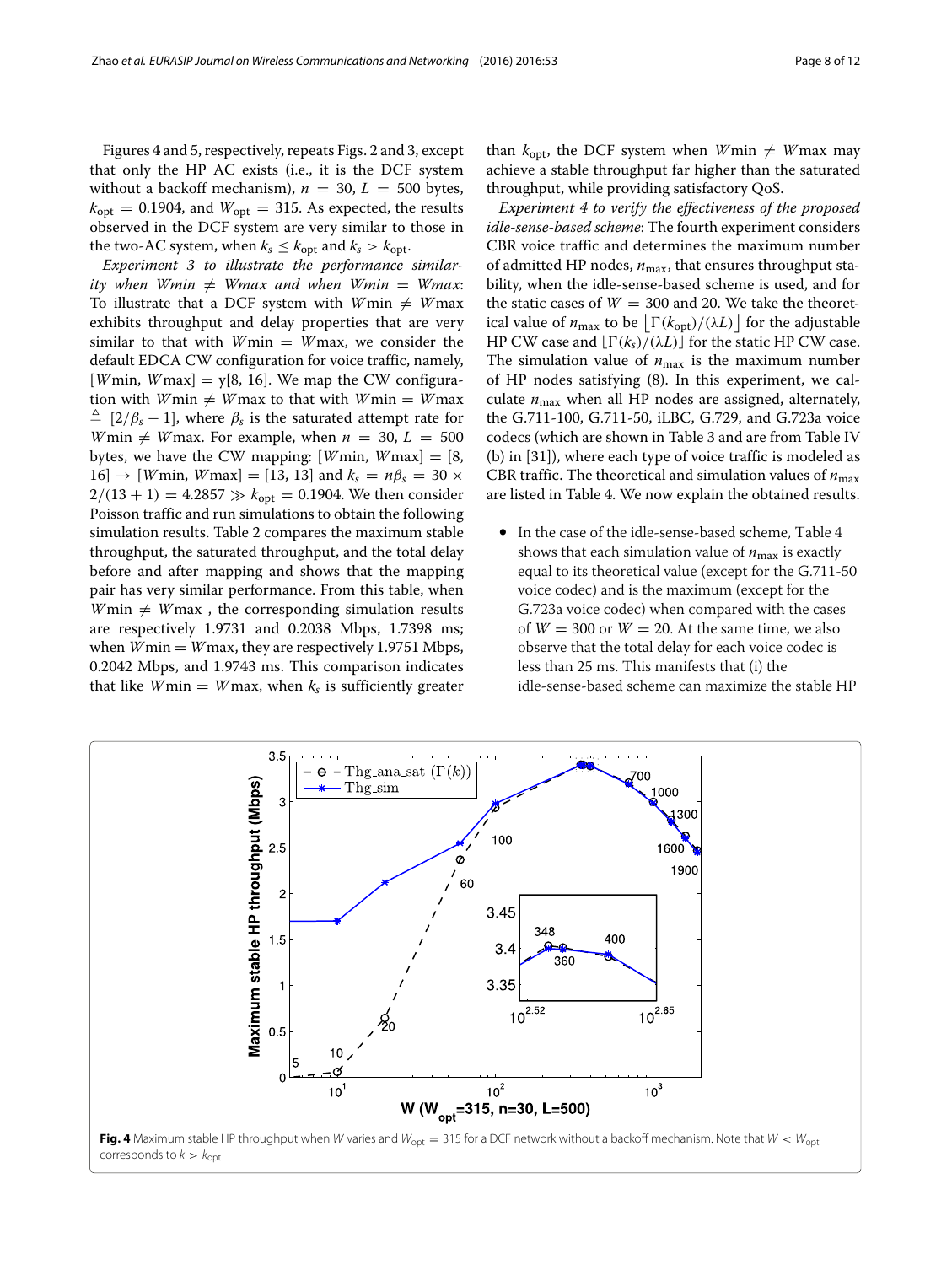

<span id="page-8-1"></span>throughput while maintaining a low total delay and (ii)  $\Gamma(k_{\text{opt}})$  is a tight upper bound on the stable throughput for the idle-sense-based scheme.

- For the case of  $W = 300$ , we have  $W \geq W_{\text{opt}}$ . From Table [4,](#page-9-1) the prediction error of  $n_{\text{max}}$  between the theoretical and simulation results for each voice codec is at most one. This indicates that  $\Gamma(k_s)$  is a tight upper bound on the stable throughput, as expected in this case. However, the total delay for each voice codec except G.711-50 is significantly larger than 25 ms.
- For the case of  $W = 20$ , we have  $W < W_{\text{opt}}$ . From Table [4,](#page-9-1) the prediction of  $n_{\text{max}}$  is reasonably accurate for the G.711-100 and G.711-50 voice codecs since  $W = 20$  approximates their respective optimal CWs, but the prediction is far less accurate for the iLBC, G.729, and G.723a voice codecs since  $W = 20$  is far less than their respective optimal CWs. This indicates that the saturation throughput might significantly underestimate the maximum stable throughput, as expected in this case. Comparing the case of  $W = 300$

<span id="page-8-2"></span>**Table 2** Performance comparison between IEEE 802.11 standard settings and the mapped CW configurations when  $n = 30$  and  $L = 500$ 

| [Wmin, Wmax]                     | [8, 16] | [13, 13] |
|----------------------------------|---------|----------|
| Maximum stable throughput (Mbps) | 1.9731  | 1.9751   |
| Saturation throughput (Mbps)     | 0.2041  | 0.2041   |
| Total delay (ms)                 | 1.7398  | 1.9743   |
|                                  |         |          |

with the cases of  $W = 20$ , we can see that each simulation value of  $n_{\text{max}}$  in the latter is reasonably less than that in the former. However, the total delay for each voice codec is less than 25 ms in the latter and hence is significantly less than that in the former. This indicates that it is attractive to set a small CW value in order to obtain a satisfactory quality of service.

### <span id="page-8-0"></span>**5 Conclusions**

In wireless cyber-physical systems, more and more data will be transmitted over wireless networks such as 802.11 networks. To fully utilize the bandwidth of 802.11 networks for supporting wireless CPS applications, in this paper, we study the maximum stable throughput in 802.11 networks. We reveal that the maximum stable throughput follows different rules in two partitioned intervals and point out that failing to differentiate the two intervals is the fundamental reasons causing the existing contradictory conclusions. Applying the rules, we assert that for the parameter settings in 802.11 EDCA standard, high-priority traffic can achieve a stable throughput far higher than the saturation throughput, which contradicts

**Table 3** Parameters for voice packets

<span id="page-8-3"></span>

|                    | $G.711 - 100$ | $G.711 - 50$ | il BC. | G.729 | G.723a |
|--------------------|---------------|--------------|--------|-------|--------|
| $\lambda$ (pkts/s) | 100           | 50           | 33.33  | 25    | 16.67  |
| L (byte)           | 80            | 160          | 50     | 40    | 48     |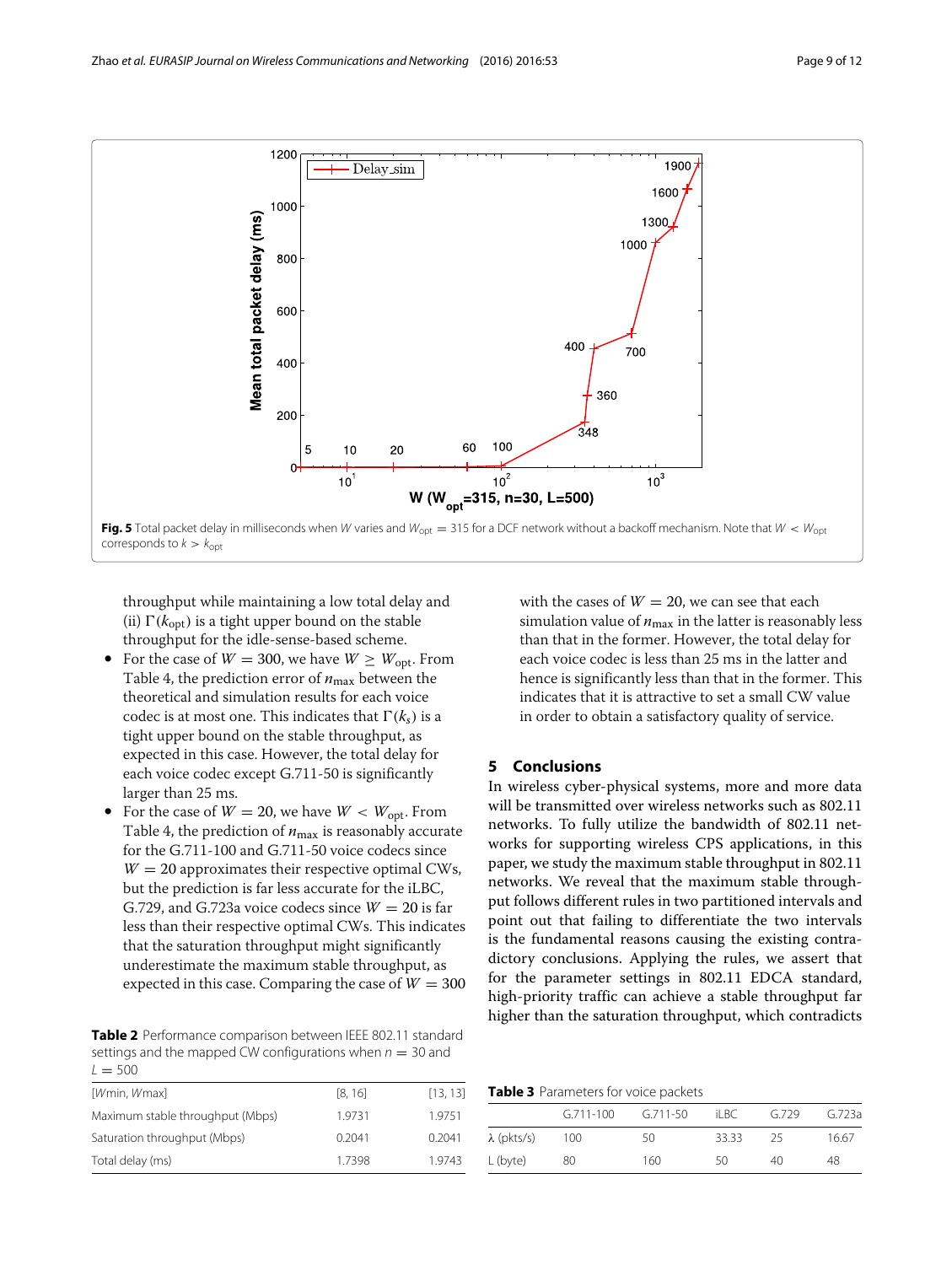| $n_{\text{max}}$                         |     | G.711-100 G.711-50 iLBC G.729 |    |    |    | G.723a |
|------------------------------------------|-----|-------------------------------|----|----|----|--------|
| Idle_sense<br>sim                        |     | 9                             | 18 | 29 | 39 | 58     |
|                                          | ana | 9                             | 17 | 29 | 39 | 58     |
| Fixed CW<br>$(W = 300 > W_{\text{opt}})$ | sim | $\Omega$                      | 12 | 26 | 38 | 59     |
|                                          | ana | 0                             | 11 | 25 | 38 | 58     |
| Fixed_CW<br>$(W = 20 < W_{\text{opt}})$  | sim | 9                             | 16 | 25 | 32 | 47     |
|                                          | ana | 8                             | 12 | 16 | 18 | 22     |

<span id="page-9-1"></span>Table 4 Comparison of  $n_{\text{max}}$  between the theoretical results and the simulation results for voice codecs shown in Table [3](#page-8-3)

the existing augments. Furthermore, we propose a CWadjustable scheme to maximize the stable throughput of high-priority traffic. This study provides new insights on the unsaturation performance and helps utilize the limited bandwidth of wireless networks fully.

### <span id="page-9-0"></span>**Appendix**

*Proof of Theorem [1.](#page-2-3)* We first prove that  $0 < \eta < 1$ . Note that

$$
T_c = \max(T_b, T_{b_0}) \gg \sigma,
$$
  

$$
0 < C_0 < 1.
$$

If  $T_b \geq T_{b_0}$ , we have

$$
T_c = T_b \gg \sigma, T_{b_0} \gg \sigma,
$$
  
\n
$$
\eta = -\frac{(T_{b_0} - T_c) + C_0(\sigma - T_b - T_{b_0} + T_c)}{T_c + C_0(T_b - T_c)}
$$
  
\n
$$
= -\frac{(T_{b_0} - T_b) + C_0(\sigma - T_{b_0})}{T_b}
$$
  
\n
$$
= \frac{(T_b - T_{b_0}) + C_0(T_{b_0} - \sigma)}{T_b}.
$$

On one hand, since  $T_b \geq T_{b_0}$  and  $T_{b_0} \gg \sigma$ , we have

$$
\eta>0.
$$

On the other hand, since  $0 < C_0 < 1$ , we have

$$
\eta = \frac{(T_b - T_{b_0}) + C_0(T_{b_0} - \sigma)}{T_b}
$$
  

$$
< \frac{(T_b - T_{b_0}) + (T_{b_0} - \sigma)}{T_b}
$$
  

$$
< \frac{T_b - \sigma}{T_b}
$$
  
<1.

In short, when  $T_b \geq T_{b_0}$ , we have  $0 < \eta < 1$ .

If  $T_b < T_{b_0}$ , we have

$$
T_c = T_{b_0} \gg \sigma, T_b \gg \sigma,
$$
  
\n
$$
\eta = -\frac{(T_{b_0} - T_c) + C_0(\sigma - T_b - T_{b_0} + T_c)}{T_c + C_0(T_b - T_c)}
$$
  
\n
$$
= -\frac{C_0(\sigma - T_{b_0})}{T_{b_0} + C_0(T_b - T_{b_0})}
$$
  
\n
$$
= \frac{C_0(T_b - \sigma)}{(1 - C_0)T_{b_0} + C_0T_b}.
$$

On one hand, since  $T_b \gg \sigma$  and  $0 < C_0 < 1$ , we have

$$
\eta > 0.
$$

On the other hand, since  $0 < T_b - \sigma < T_b$ , we have

$$
\eta = \frac{C_0(T_b - \sigma)}{(1 - C_0)T_{b_0} + C_0T_b}
$$
  
< 
$$
< \frac{C_0T_b}{(1 - C_0)T_{b_0} + C_0T_b}
$$
  
< 1.

In short, when  $T_b < T_{b_0}$ , we have  $0 < \eta < 1$ .

We now prove (a). First, we note

$$
k \triangleq \lim_{n \to \infty} n\beta
$$
  
= 
$$
\lim_{n \to \infty} \left[ (n-1)\beta \times \frac{n}{n-1} \right]
$$
  
= 
$$
\lim_{n \to \infty} (n-1)\beta.
$$

Then, applying the Poisson distribution to approximate the binomial distributions in [\(1\)](#page-2-1) and [\(2\)](#page-2-5), we have

$$
\lim_{n \to \infty} P_e = \lim_{n \to \infty} (1 - \beta)^n C_0 = e^{-k} C_0,
$$
  
\n
$$
\lim_{n \to \infty} P_b = \lim_{n \to \infty} [1 - (1 - \beta)^n] C_0 = (1 - e^{-k}) C_0,
$$
  
\n
$$
\lim_{n \to \infty} P_{b_0} = \lim_{n \to \infty} (1 - \beta)^n [1 - C_0] = e^{-k} (1 - C_0),
$$
  
\n
$$
\lim_{n \to \infty} P_c = \lim_{n \to \infty} (1 - P_e - P_b - P_{b_0})
$$
  
\n
$$
= 1 - e^{-k} C_0 - (1 - e^{-k}) C_0 - e^{-k} (1 - C_0)
$$
  
\n
$$
= 1 - C_0 - e^{-k} (1 - C_0)
$$
  
\n
$$
= (1 - C_0)(1 - e^{-k}).
$$
  
\n
$$
\lim_{n \to \infty} P_s = \lim_{n \to \infty} n\beta (1 - \beta)^{n-1} C_0 = k e^{-k} C_0,
$$

and

$$
\lim_{n \to \infty} \Omega = \lim_{n \to \infty} (P_e \sigma + P_b T_b + P_{b_0} T_{b_0} + P_c T_c)
$$
  
=  $e^{-k} C_0 \sigma + (1 - e^{-k}) C_0 T_b$   
+  $e^{-k} (1 - C_0) T_{b_0} + (1 - C_0) (1 - e^{-k}) T_c$   
=  $T_c + C_0 (T_b - T_c)$   
+  $\frac{C_0 (\sigma - T_b) + (1 - C_0) (T_{b_0} - T_c)}{e^k}$ .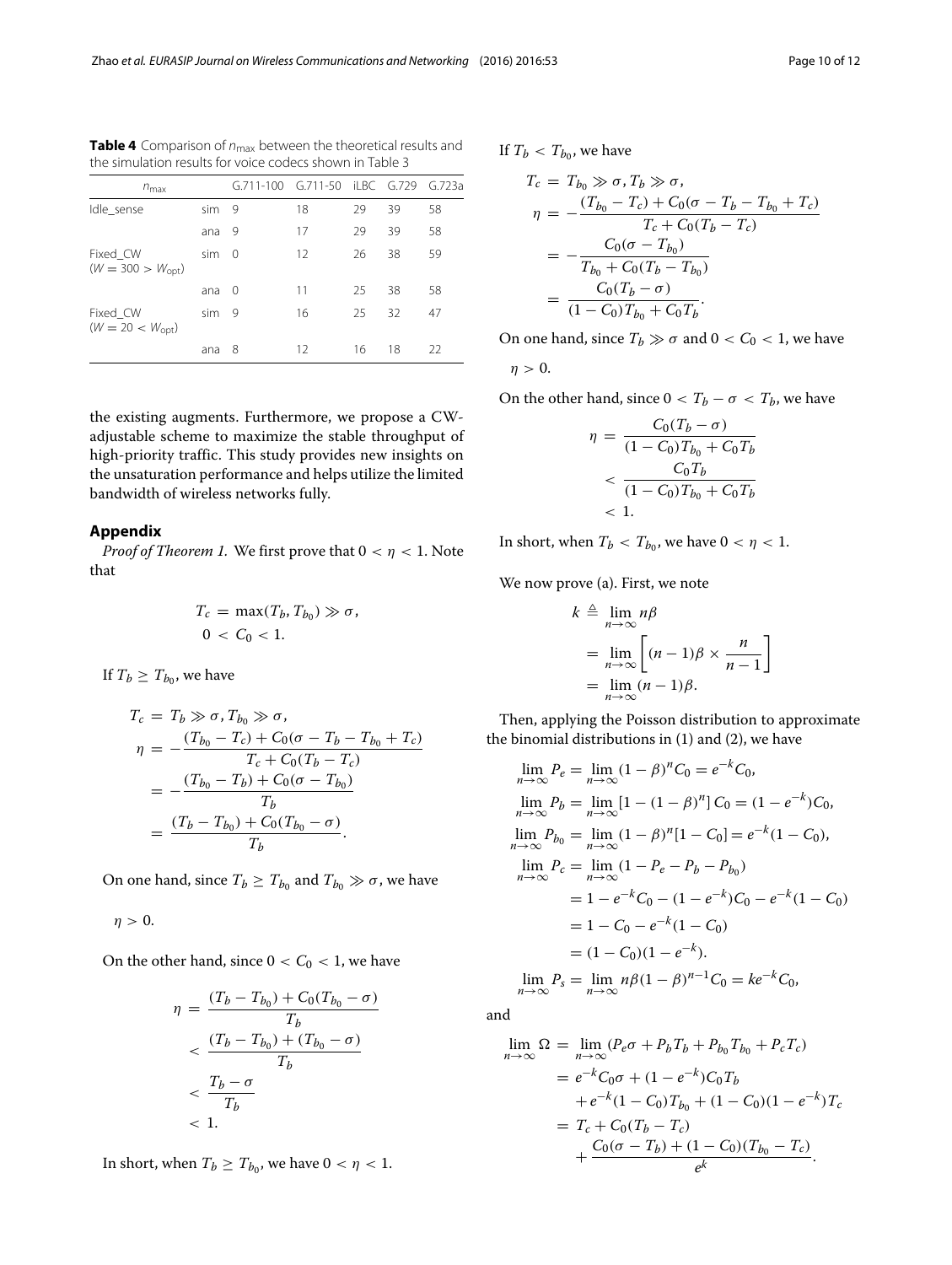Next, we calculate  $\Gamma(k)$  as follows.

$$
\Gamma(k)
$$

$$
= \lim_{n \to \infty} \Gamma(n, \beta)
$$

$$
= \lim_{n \to \infty} \frac{P_s L}{\Omega}
$$

$$
= \frac{ke^{-k} C_0 L}{\pi \left(1 - \frac{\pi}{\Omega}\right) \left(1 - \frac{C_0 (\sigma - T_h) + (1 - C_0)}{\Gamma}\right)}
$$

$$
T_c + C_0(T_b - T_c) + \frac{C_0(\sigma - T_b) + (1 - C_0)(T_{b_0} - T_c)}{e^k}
$$
  
= 
$$
\frac{kC_0L}{[T_c + C_0(T_b - T_c)]e^k + C_0(\sigma - T_b) + (1 - C_0)(T_{b_0} - T_c)}
$$

$$
= \frac{kC_0L}{[T_c + C_0(T_b - T_c)]e^k + (T_{b_0} - T_c) + C_0(\sigma - T_b - T_{b_0} + T_c)}
$$

$$
= \frac{k}{e^k - \frac{(T_{b_0} - T_c) + C_0(\sigma - T_b - T_{b_0} + T_c)}{T_c + C_0(T_b - T_c)}} \frac{C_0L}{T_c + C_0(T_b - T_c)}
$$

$$
= \frac{k}{e^k - \eta} \frac{C_0L}{T_c + C_0(T_b - T_c)}.
$$

We now prove (b). To maximize  $\Gamma(k)$ , we set the first derivative of  $\Gamma(k)$  to zero and have

$$
1 - \eta e^{-k} = k,
$$
  

$$
(k-1)e^{k-1} = -\eta e^{-1}.
$$

Hence, we have

$$
k - 1 = \mathcal{W}_0(-\eta e^{-1}), \text{ or}
$$

$$
k - 1 = \mathcal{W}_{-1}\left(\frac{-\eta}{e}\right).
$$

Finally, since only  $W_0(-\eta e^{-1}) > -1$  for  $-\eta e^{-1} \in$ (−1/*e*, 0), we have

$$
k_{\text{opt}} = \mathcal{W}_0(-\eta e^{-1}) + 1
$$
  

$$
\geq 0.
$$

Ξ

#### **Competing interests**

The authors declare that they have no competing interests.

#### **Acknowledgements**

This work is partially supported by the Macao Science and Technology Development Fund under Grant (No. 104/2014/A3 and No. 013/2014/A1), NNSF of China under Grant 61373027 and NSF of Shandong Province under Grant ZR2012FM023.

#### **Author details**

<sup>1</sup> Faculty of Information Technology, Macau University of Science and Technology, Macau, China. <sup>2</sup> Department of Electrical and Electronic Engineering, The University of Melbourne, Melbourne, VIC 3010, Australia. <sup>3</sup> School of Information Science and Engineering, Qufu Normal University, 276826 Rizhao, Shandong, China. <sup>4</sup>Beijing Key Laboratory of IOT Information Security Technology, Institute of Information Engineering, CAS, 100093 Beijing, China.

#### Received: 4 November 2015 Accepted: 4 February 2016 Published online: 18 February 2016

#### **References**

- <span id="page-10-0"></span>1. EA Lee, Cyber physical systems: design challenges, Technical Report No. UCB/EECS-2008-8. Available at [http://www.eecs.berkeley.edu/Pubs/](http://www.eecs.berkeley.edu/Pubs/TechRpts/2008/EECS-2008-8.pdf) [TechRpts/2008/EECS-2008-8.pdf](http://www.eecs.berkeley.edu/Pubs/TechRpts/2008/EECS-2008-8.pdf)
- 2. W Kang, K Kapitanova, SH Son, RDDS: a real-time data distribution service for cyber-physical systems. IEEE Trans. Ind. Inform. **8**(2), 393–405 (2012)
- 3. EA Lee, The past, present and future of cyber-physical systems: a focus on models. Sensors. **15**, 4837–4869 (2015)
- 4. S Cheng, Z Cai, J Li, X Fang, in INFOCOM. Drawing dominant dataset from big sensory data in wireless sensor networks (IEEE, 2015). [http://](http://ieeexplore.ieee.org/xpl/login.jsp?tp=&arnumber=7218420&url=http%3A%2F%2Fieeexplore.ieee.org%2Fxpls%2Fabs_all.jsp%3Farnumber%3D7218420) [ieeexplore.ieee.org/xpl/login.jsp?tp=&arnumber=7218420&url=http%3A](http://ieeexplore.ieee.org/xpl/login.jsp?tp=&arnumber=7218420&url=http%3A%2F%2Fieeexplore.ieee.org%2Fxpls%2Fabs_all.jsp%3Farnumber%3D7218420) [%2F%2Fieeexplore.ieee.org%2Fxpls%2Fabs\\_all.jsp%3Farnumber](http://ieeexplore.ieee.org/xpl/login.jsp?tp=&arnumber=7218420&url=http%3A%2F%2Fieeexplore.ieee.org%2Fxpls%2Fabs_all.jsp%3Farnumber%3D7218420) [%3D7218420](http://ieeexplore.ieee.org/xpl/login.jsp?tp=&arnumber=7218420&url=http%3A%2F%2Fieeexplore.ieee.org%2Fxpls%2Fabs_all.jsp%3Farnumber%3D7218420)
- 5. J Li, S Cheng, H Gao, Z Cai, Approximate physical world reconstruction algorithms in sensor networks. IEEE Trans. Parallel Distrib. Syst. **25**(12), 3099–3110 (2014)
- <span id="page-10-1"></span>6. S Cheng, Z Cai, J Li, Curve query processing in wireless sensor networks. IEEE Trans. Veh. Technol. **64**(11), 5198–5209 (2015)
- <span id="page-10-2"></span>7. BJ Kwak, NO Song, LE Miller, Performance analysis of exponential backoff. IEEE/ACM Trans. Networking. **13**(2), 343–355 (2005)
- <span id="page-10-7"></span>8. H Zhai, X Chen, Y Fang, How well can the IEEE 802.11 wireless LAN support quality of service? IEEE Trans. Wirel. Commun. **4**(6), 3084–3094 (2005)
- 9. X Zheng, J Li, H Gao, Z Cai, Capacity of wireless networks with multiple types of multicast sessions. MOBIHOC. (ACM New York, NY, USA, 2014), pp. 135–144.<http://dl.acm.org/citation.cfm?id=2632985>
- 10. Z Cai, Z Chen, G Lin, A 3.4713-approximation algorithm for the capacitated multicast tree routing problem. Theor. Comput. Sci. **410**(52), 5415–5424 (2008)
- 11. Z Cai, R Goebel, G Lin, Size-constrained tree partitioning: approximating the multicast k-tree routing problem. Theor. Comput. Sci. **412**(3), 240–245 (2011)
- 12. Z Cai, G Lin, G Xue, in Proceedings of 11th Annual International Conference on Computing and Combinatorics 2005(COCOON). Improved approximation algorithms for the capacitated multicast routing problem (Springer Berlin Heidelberg, 2005), pp. 136–145. [http://link.springer.com/](http://link.springer.com/chapter/10.1007%2F11533719_16) [chapter/10.1007%2F11533719\\_16](http://link.springer.com/chapter/10.1007%2F11533719_16)
- <span id="page-10-3"></span>13. X Guan, A Li, Z Cai, T Ohtsuki, Continuous data aggregation and capacity in probabilistic wireless sensor networks. Mob. Netw. Appl. **20**(2), 147–156 (2015)
- <span id="page-10-4"></span>14. N Abramson, The ALOHA system—another alternative for computer communication. Proc. Fall Joint Comput. Conf. AFIP Conference. **44**, 281–285 (1970)
- <span id="page-10-5"></span>15. IEEE Std. 802.11-2007, Part 11: Wireless LAN Medium Access Control (MAC) and Physical Layer (PHY) Specifications, June 2007
- <span id="page-10-6"></span>16. L Dai, Stability and delay analysis of buffered ALOHA networks. IEEE Trans. Wirel. Commun. **11**(8), 2707–2719 (2012)
- 17. G Fayolle, E Gelenbe, J Labetoulle, Stability and optimal control of the packet switching broadcast channel. J. Assoc. Comput. Mach. **24**(3), 375–386 (1977)
- 18. WA Rosenkrantz, D Towsley, On the instability of the slotted ALOHA multiaccess algorithm. IEEE Trans. Automat. Contr. **28**(10), 994–996 (1983)
- <span id="page-10-9"></span>19. YJ Zhang, SC Liew, DR Chen, Sustainable throughput of wireless LANs with multipacket reception capability under bounded delay-moment requirements. IEEE Trans. Mob. Comput. **9**(9), 1226–1241 (2010)
- <span id="page-10-8"></span>20. L Dai, X Sun, A unified analysis of IEEE 802.11 DCF networks: Stability, throughput and delay. IEEE Trans. Mob. Comput. **12**(8), 1558–1572 (2013)
- <span id="page-10-11"></span>21. H Zhai, Y Kwon, Y Fang, Performance analysis of IEEE 802.11 MAC protocols in wireless LANs. Wirel. Commun. Mob. Comput. **4**(8), 917–931 (2004)
- <span id="page-10-10"></span>22. D Malone, K Duffy, D Leith, Modeling the 802.11 distributed coordination function in non-saturated heterogeneous conditions. IEEE/ACM Trans. Networking. **15**(1), 159–172 (2007)
- <span id="page-10-12"></span>23. X Yao, W Wang, S Yang, Y Cen, X Yao, T Pan, IPB-frame adaptive mapping mechanism for video transmission over IEEE 802.11e WLANs. Comput. Commun. Rev. **44**(2), 5–12 (2014)